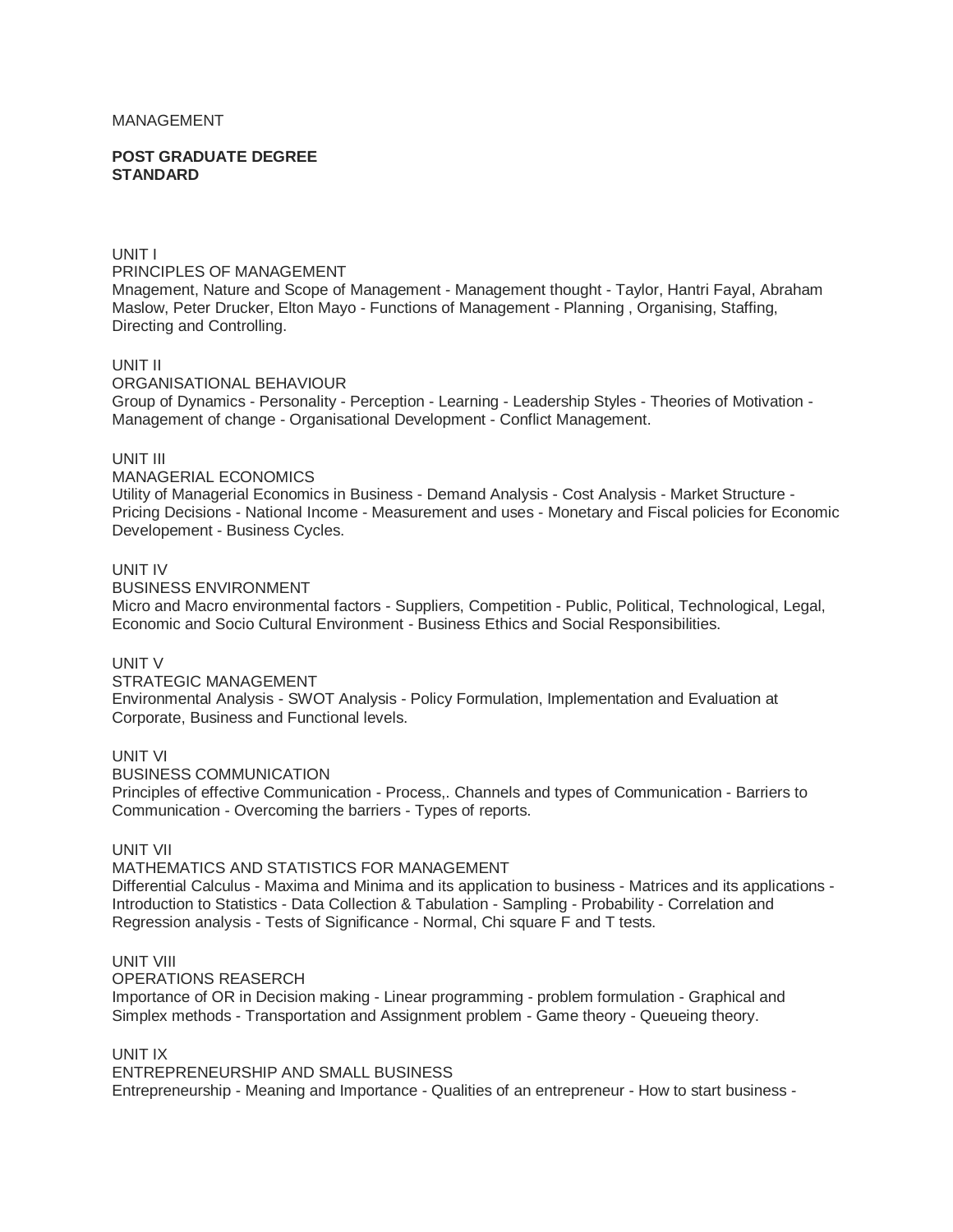Preparation of project report - Institutional support for Entrepreneurship Development - DIC, SIDCO, SIDBI, NSIC, TIIC, SISI - Incentives to small scale industries - Problems of small scale industries.

# UNIT X

## RECENT TRENDS IN MANAGEMENT

Total Productivity Management (TPM) - Total Quality Management - ISO Series - Business process - Re-Engineering (BPR) - Entrerprise Resource Planing (ERP) - Supply chain Management - Globalisation - Liberalisation, Mergers and Acquisitions and their impact on business.

# PAPER - II

# UNIT I

# MARKETING MANAGEMENT

Core concepts of Marketing - Buyer Behaviour - Market Segmentation - Marketing mix - product. Place, Price and Promotion - Marketing Strategy - Formulation, Implementation and Evaluation Services Marketing - Marketing mix for service Organisations - Marketing Research - Steps involved in Marketing Research.

# UNIT II

# INTERNATIONAL MARKETING

Changing character of international Business - International Marketing environment - Adapting to cultural differences - Internaltional Marketing decisions - Entry and Exit Formalities - International Marketing Organisation decision.

# UNIT III

## MANAGEMENT ACCOUNTING

Concepts and conventions of accounting - Management Accounting Vs. Financial Accounting - Marginal Costing - C-V-P analysis - Standard Costing - Fund flows and Cash Flow analysis - Financial Statement Analysis - Budget and Budgetary control.

# UNIT IV

## FINANCIAL AND INVESTMENT MANAGEMENT

Nature and scope of financial management - Sources of Finance - Cost of Capital & Capital Structure - Capital budgeting - Working Capital management - Lease financing - Financial and money markets - Investment anaysis.

## UNIT V

## OPERATIONS MANAGEMENT

Functions of Operations Management - Plant Location - Plant layout - Production Planing and Control - Maintenance Management - Works study - Methods study and work measurement - Modern production concepts - JIT, kaizen - Japanes 5's.

## UNIT VI

## MATERIALS MANAGEMENT

Nature and scope of Materials management - Integrated materials Management - materials requirement planing - Purchasing - Storekeeping - Inventory control - EOQ, ABC analysis, Pareto, VED analysis - Materials handling - Standar disation.

## UNIT VII

## MANAGEMENT INFORMATION SYSTEMS

Elements of Information systems - Data Vs. Information - Meaning & Role of MIS - Information requirements at various levels - Components of data processing - Data Base, Development and Management - System analysis and Design (SDLC).